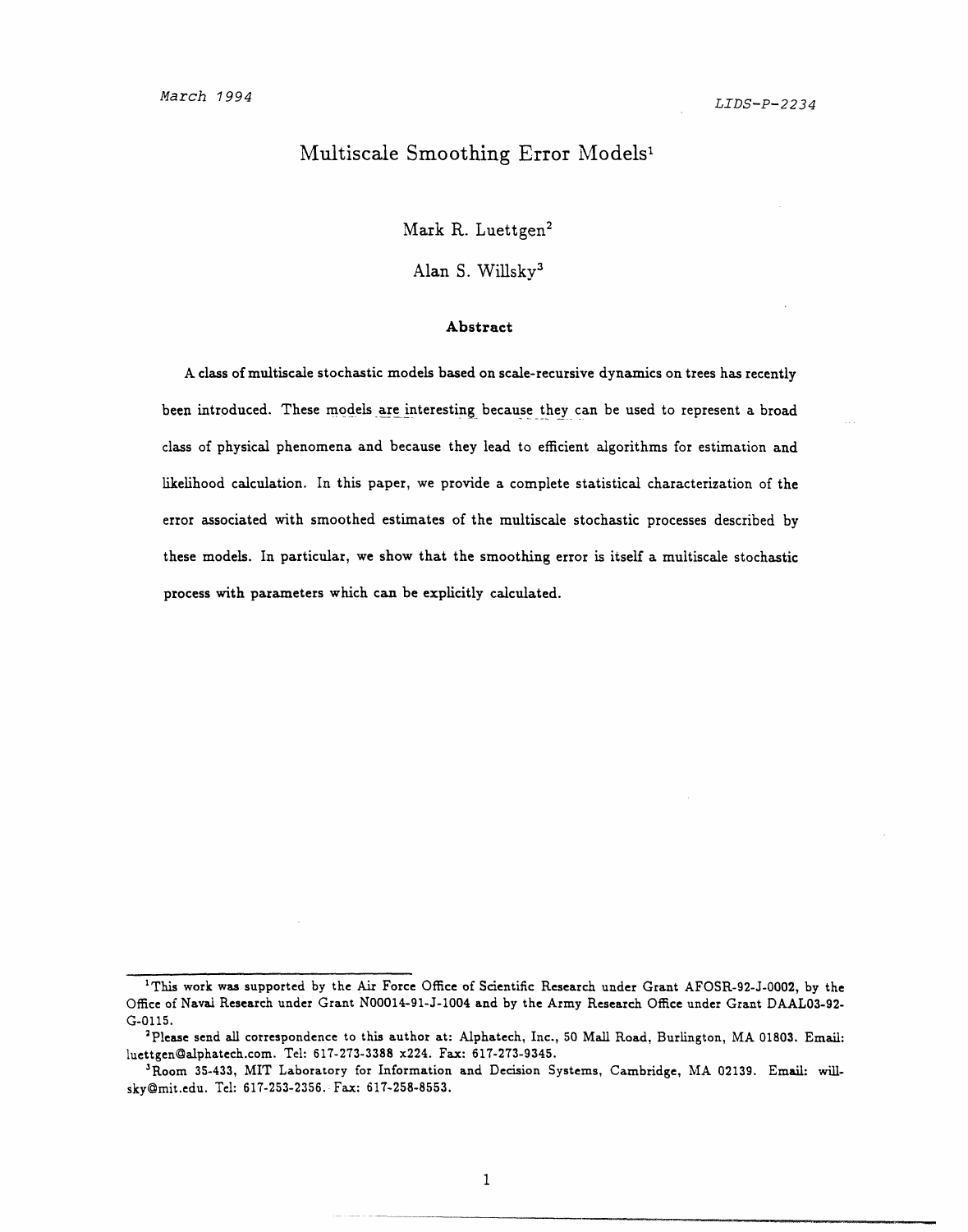| <b>Report Documentation Page</b>                                                                                                                                                                                                                                                                                                                                                                                                                                                                                                                                                                                                                                                                                                                                                                                                                                   |                             |                              |                 | Form Approved<br>OMB No. 0704-0188                  |                           |
|--------------------------------------------------------------------------------------------------------------------------------------------------------------------------------------------------------------------------------------------------------------------------------------------------------------------------------------------------------------------------------------------------------------------------------------------------------------------------------------------------------------------------------------------------------------------------------------------------------------------------------------------------------------------------------------------------------------------------------------------------------------------------------------------------------------------------------------------------------------------|-----------------------------|------------------------------|-----------------|-----------------------------------------------------|---------------------------|
| Public reporting burden for the collection of information is estimated to average 1 hour per response, including the time for reviewing instructions, searching existing data sources, gathering and<br>maintaining the data needed, and completing and reviewing the collection of information. Send comments regarding this burden estimate or any other aspect of this collection of information,<br>including suggestions for reducing this burden, to Washington Headquarters Services, Directorate for Information Operations and Reports, 1215 Jefferson Davis Highway, Suite 1204, Arlington<br>VA 22202-4302. Respondents should be aware that notwithstanding any other provision of law, no person shall be subject to a penalty for failing to comply with a collection of information if it<br>does not display a currently valid OMB control number. |                             |                              |                 |                                                     |                           |
| 1. REPORT DATE<br>2. REPORT TYPE<br><b>MAR 1994</b>                                                                                                                                                                                                                                                                                                                                                                                                                                                                                                                                                                                                                                                                                                                                                                                                                |                             |                              |                 | <b>3. DATES COVERED</b><br>00-03-1994 to 00-03-1994 |                           |
| <b>4. TITLE AND SUBTITLE</b>                                                                                                                                                                                                                                                                                                                                                                                                                                                                                                                                                                                                                                                                                                                                                                                                                                       |                             |                              |                 | 5a. CONTRACT NUMBER                                 |                           |
| <b>Multiscale Smoothing Error Models</b>                                                                                                                                                                                                                                                                                                                                                                                                                                                                                                                                                                                                                                                                                                                                                                                                                           |                             |                              |                 | <b>5b. GRANT NUMBER</b>                             |                           |
|                                                                                                                                                                                                                                                                                                                                                                                                                                                                                                                                                                                                                                                                                                                                                                                                                                                                    |                             |                              |                 | 5c. PROGRAM ELEMENT NUMBER                          |                           |
| 6. AUTHOR(S)                                                                                                                                                                                                                                                                                                                                                                                                                                                                                                                                                                                                                                                                                                                                                                                                                                                       |                             |                              |                 | <b>5d. PROJECT NUMBER</b>                           |                           |
|                                                                                                                                                                                                                                                                                                                                                                                                                                                                                                                                                                                                                                                                                                                                                                                                                                                                    |                             |                              |                 | <b>5e. TASK NUMBER</b>                              |                           |
|                                                                                                                                                                                                                                                                                                                                                                                                                                                                                                                                                                                                                                                                                                                                                                                                                                                                    |                             |                              |                 | <b>5f. WORK UNIT NUMBER</b>                         |                           |
| 7. PERFORMING ORGANIZATION NAME(S) AND ADDRESS(ES)<br>Massachusetts Institute of Technology, Laboratory for Information and<br>Decision Systems, 77 Massachusetts Avenue, Cambridge, MA, 02139-4307                                                                                                                                                                                                                                                                                                                                                                                                                                                                                                                                                                                                                                                                |                             |                              |                 | 8. PERFORMING ORGANIZATION<br><b>REPORT NUMBER</b>  |                           |
| 9. SPONSORING/MONITORING AGENCY NAME(S) AND ADDRESS(ES)                                                                                                                                                                                                                                                                                                                                                                                                                                                                                                                                                                                                                                                                                                                                                                                                            |                             |                              |                 | 10. SPONSOR/MONITOR'S ACRONYM(S)                    |                           |
|                                                                                                                                                                                                                                                                                                                                                                                                                                                                                                                                                                                                                                                                                                                                                                                                                                                                    |                             |                              |                 | <b>11. SPONSOR/MONITOR'S REPORT</b><br>NUMBER(S)    |                           |
| 12. DISTRIBUTION/AVAILABILITY STATEMENT<br>Approved for public release; distribution unlimited                                                                                                                                                                                                                                                                                                                                                                                                                                                                                                                                                                                                                                                                                                                                                                     |                             |                              |                 |                                                     |                           |
| <b>13. SUPPLEMENTARY NOTES</b>                                                                                                                                                                                                                                                                                                                                                                                                                                                                                                                                                                                                                                                                                                                                                                                                                                     |                             |                              |                 |                                                     |                           |
| 14. ABSTRACT                                                                                                                                                                                                                                                                                                                                                                                                                                                                                                                                                                                                                                                                                                                                                                                                                                                       |                             |                              |                 |                                                     |                           |
| <b>15. SUBJECT TERMS</b>                                                                                                                                                                                                                                                                                                                                                                                                                                                                                                                                                                                                                                                                                                                                                                                                                                           |                             |                              |                 |                                                     |                           |
| <b>16. SECURITY CLASSIFICATION OF:</b><br><b>17. LIMITATION OF</b>                                                                                                                                                                                                                                                                                                                                                                                                                                                                                                                                                                                                                                                                                                                                                                                                 |                             |                              |                 | 18. NUMBER                                          | 19a. NAME OF              |
| a. REPORT<br>unclassified                                                                                                                                                                                                                                                                                                                                                                                                                                                                                                                                                                                                                                                                                                                                                                                                                                          | b. ABSTRACT<br>unclassified | c. THIS PAGE<br>unclassified | <b>ABSTRACT</b> | OF PAGES<br>12                                      | <b>RESPONSIBLE PERSON</b> |

**Standard Form 298 (Rev. 8-98)**<br>Prescribed by ANSI Std Z39-18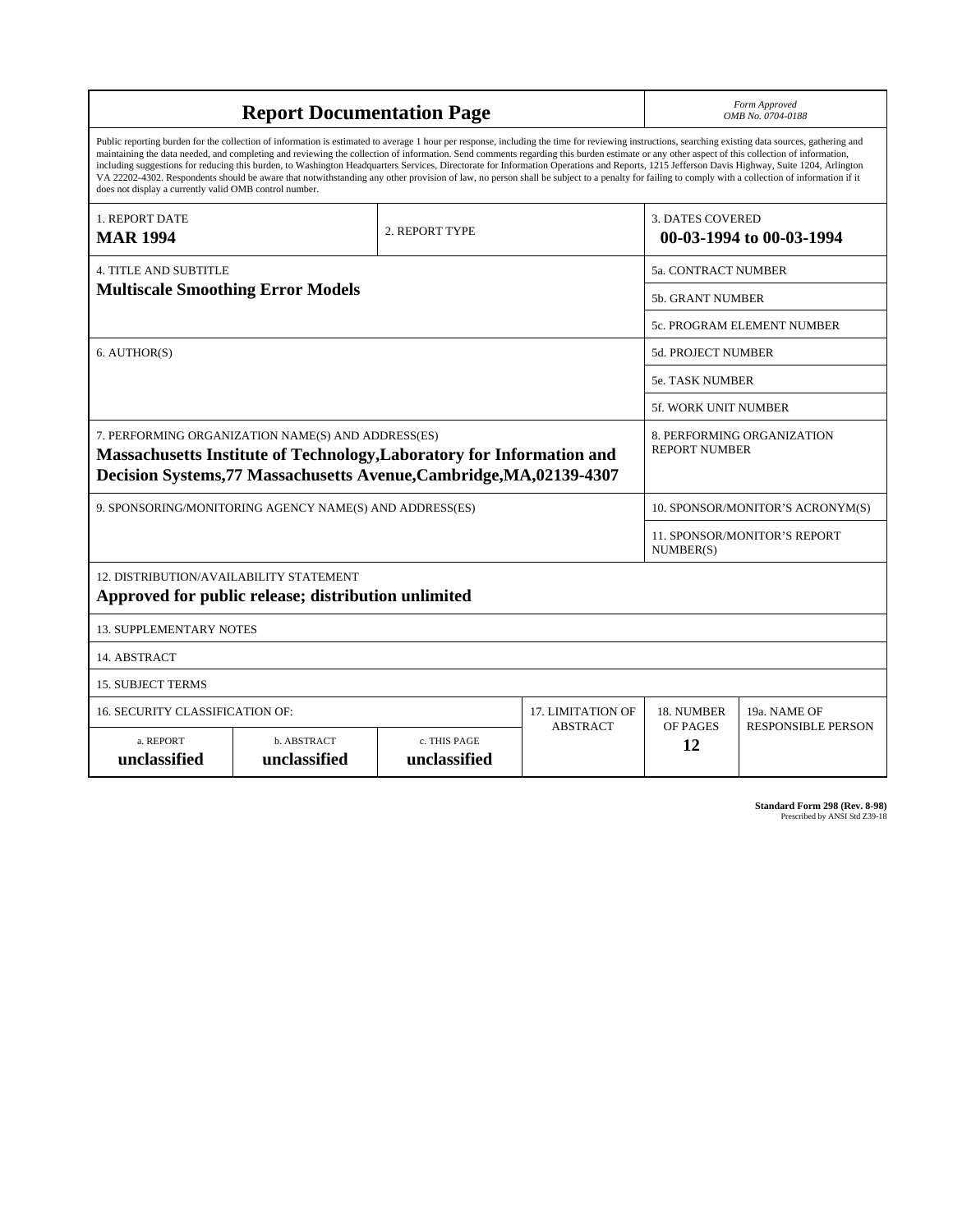# **1 Introduction**

A class of multiscale models describing stochastic processes indexed by the nodes of a tree has recently been introduced in [1, 2]. These models can be used to capture a surprisingly rich class of physical phenomena. For instance, experimental results in [2] illustrate that they can be used to model the statistical self-similarity exhibited by stochastic processes with generalized power spectra of the form  $1/f^{\beta}$ , and in [3] we describe how they can be used to represent *any* 1-D Markov process or 2-D Markov random field. Moreover, this class of models leads to efficient algorithms for estimation and likelihood calculation and as a result provides a useful framework for a variety of signal and image processing problems [1, 2, 4, 5, 6].

Knowledge of the error statistics of smoothed estimates of such processes is essential for the development of a number of important new applications, including for instance so-called mapping problems [7], the multiscale counterpart to the model validation problem in [8], and certain oceanographic problems [9]. Several such applications have been developed in the context of 1-D Gauss-Markov models by exploiting relatively recent results which show that the smoothing error processes associated with Gauss-Markov models are themselves Gauss-Markov processes (7, 8, 10, 11]4. In this paper, we derive a dynamic model for the smoothing error process associated with multiscale stochastic models. In particular, we show that the smoothing error is itself a multiscale stochastic process with parameters which can be explicitly computed. These results generalize previous results for Gauss-Markov processes, since these processes correspond to a degenerate form of the multiscale models, and provide the necessary framework for applications such as those mentioned above.

This paper is organized as follows. In Section 2 we briefly review the class of multiscale stochastic

**<sup>4</sup>More** generally, Levy et al. [12] have recently shown that the smoothing **error processes** associated with the **class** of **Gaussian** reciprocal processes, which contains the class of Gauss-Markov processes, are themselves **Gaussian** reciprocal. See also [13] for similar results corresponding to 2-D Gauss-Markov random fields.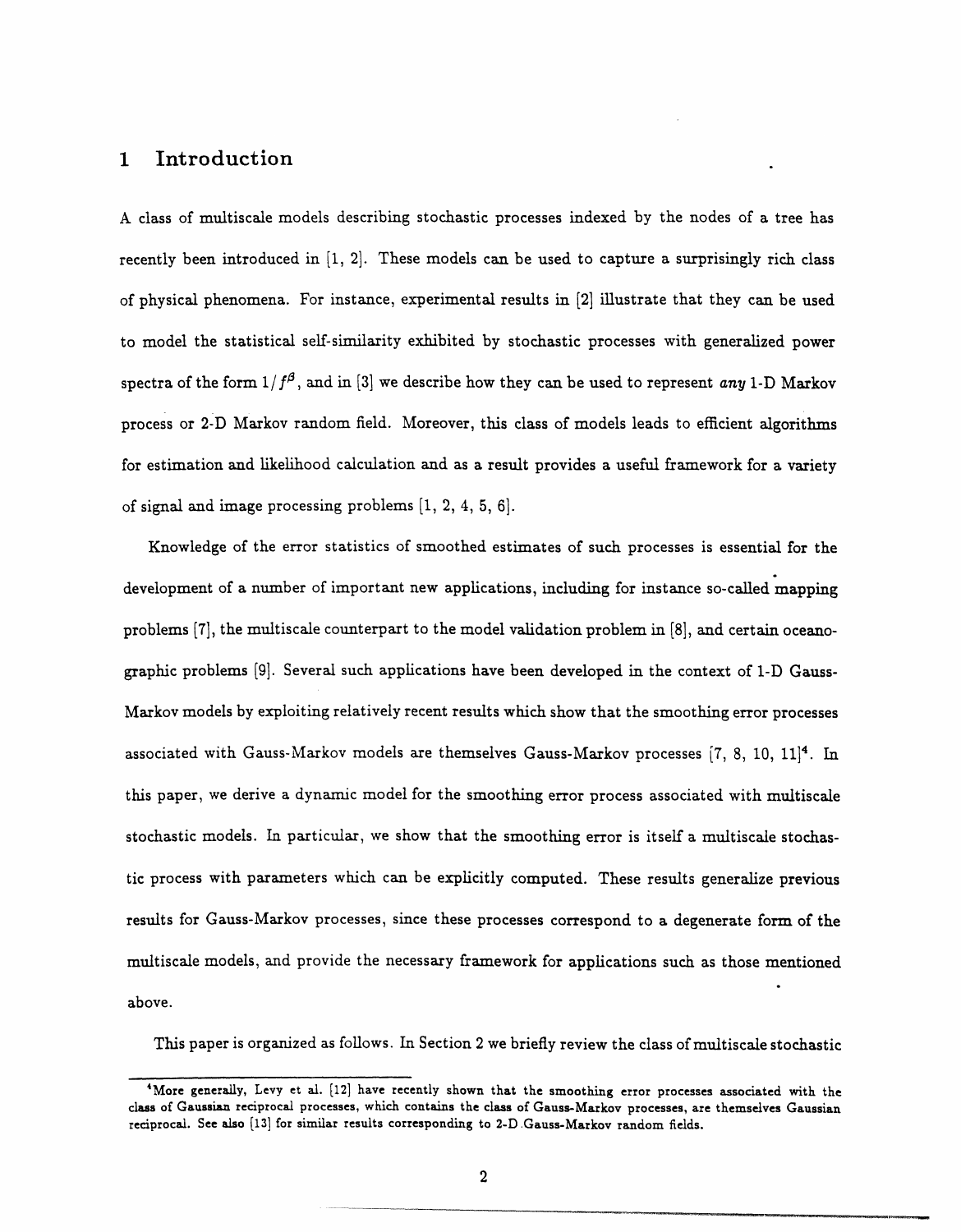models of interest here and the scale-recursive estimation algorithm associated with them. In Section 3 we derive a multiscale model for the smoothing error process.

# **2 Multiscale Stochastic Modeling and Optimal Estimation**

The models presented in this section describe multiscale Gaussian stochastic processes indexed by nodes on a tree. A *qth* order tree is a pyramidal structure of nodes connected such that each node of the tree has q offspring (see Figure 1). We denote nodes on the tree with an abstract index *s,* and define an upward (fine-to-coarse) shift operator  $\bar{\gamma}$  such that  $s\bar{\gamma}$  is the parent of node s. We also define a corresponding set of downward shift operators  $\alpha_1, \dots, \alpha_q$  such that  $s\alpha_1, \dots, s\alpha_q$  are the offspring of node s. In addition, we denote the set of nodes on the tree as  $T$  and the set of nodes which includes node *s* and all of its descendants as  $T_s$ , i.e.  $T_s = {\sigma | \sigma = s \text{ or } \sigma \text{ is a descendant of } s}.$ Also, the complement of  $\mathcal{T}_s$  is denoted  $\mathcal{T}_s^c$ . The statistical characterization of model state  $x(s) \in \mathcal{R}^n$ is then given by:

$$
x(s) = A(s)x(s\overline{\gamma}) + B(s)w(s)
$$
 (1)

under the assumptions that  $x(0) \sim \mathcal{N}(0, P(0))$ ,  $w(s) \sim \mathcal{N}(0, I)$ ,  $A(s)$  and  $B(s)$  are matrices of appropriate size, and  $s = 0$  is the root node at the top of the tree. The driving noise  $w(s) \in \mathbb{R}^m$  is white, i.e.  $w(s)$  and  $w(\sigma)$  are independent if  $s \neq \sigma$ , and independent of the initial condition  $x(0)$ .

The class of models (1) has a statistical structure that can be exploited to develop efficient signal processing algorithms. In particular, note that any given node on the  $q^{th}$ -order tree can be viewed as a boundary between  $q + 1$  subsets of nodes (q corresponding to paths leading towards offspring and one corresponding to a path leading towards a parent). An important property of the model (1) is that, conditioned on the value of the state at any node, the values of the state corresponding to the  $q + 1$  corresponding subsets of nodes are independent. This fact is the basis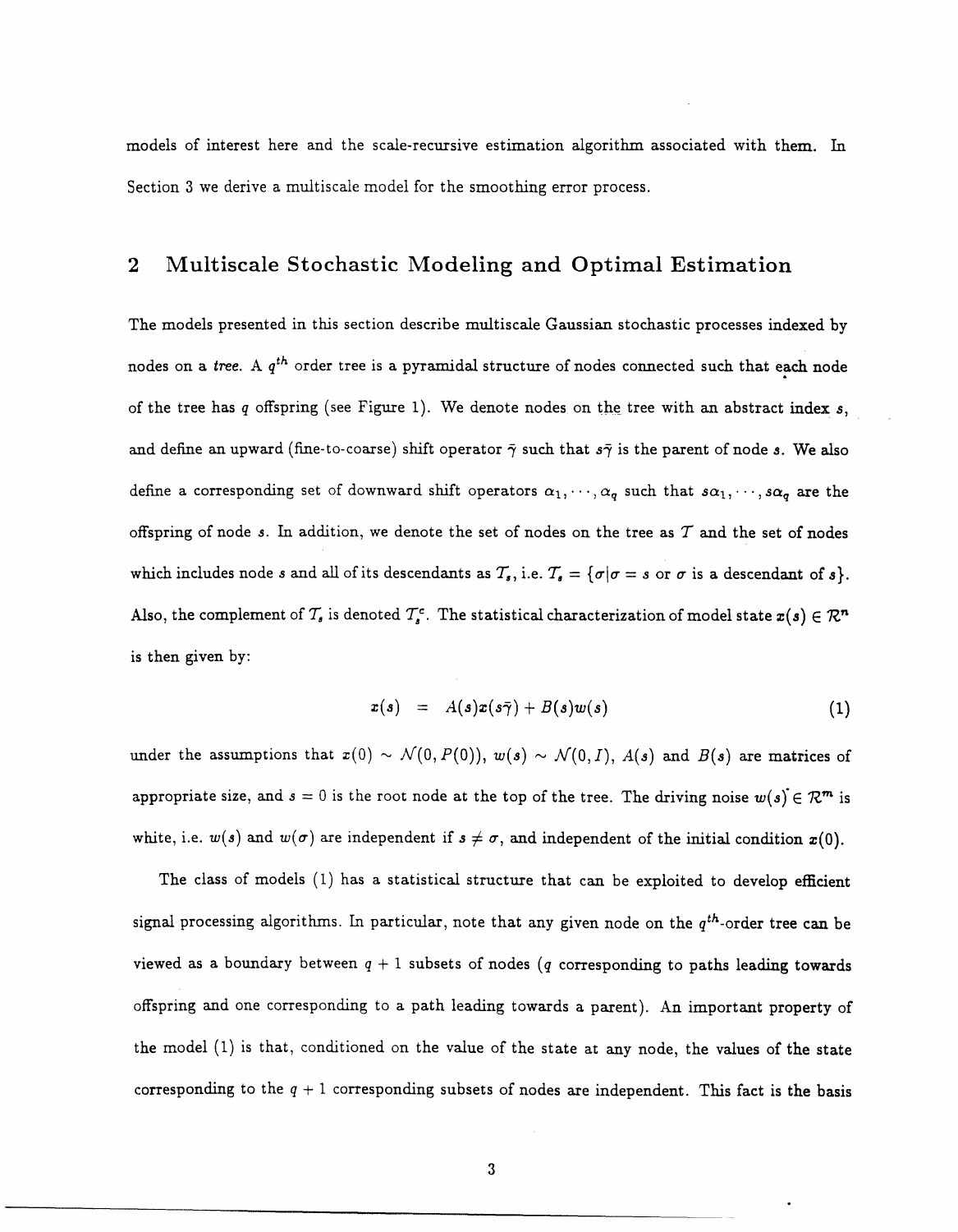for the development in [1, 2] of an algorithm for computing smoothed estimates of  $x(s)$  based on noisy measurements  $y(s) \in \mathcal{R}^p$  of the form:

$$
y(s) = C(s)x(s) + v(s)
$$
 (2)

where  $v(s) \sim \mathcal{N}(0, R(s))$ , and is independent of both  $w(s)$  and  $x(0)$ . The algorithm for computing the smoothed estimates of  $x(s)$  is a generalization to  $q^{th}$ -order trees of the well-known Rauch-Tung-Striebel algorithm for smoothing 1-D Gauss-Markov processes. We briefly review this algorithm next, and then derive a general model for the error associated with the smoothed estimates.

We denote the set of states defined at nodes in  $T_s$  as  $X_s$ , i.e.  $X_s = \{x(\sigma)\}_{\sigma \in T_s}$ , and similarly  $Y_s = \{y(\sigma)\}_{\sigma \in \mathcal{T}_s}$ . The set of measurements in the subtree strictly below *s* is denoted  $Y_s^{\alpha_q}$ , i.e.  $Y_s^{\alpha_q} = \{y(\sigma)|\sigma \text{ is a descendant of }s\}.$  We also define  $\hat{x}(s|Y)$  as the expected value of  $x(s)$  given measurements in the set Y and the corresponding error covariance as  $P(s|Y)$ .

The upward sweep of the smoothing algorithm begins with the initialization of  $\hat{x}(s|Y_s^{\alpha q})$  and  $P(s|Y^{\bm{\alpha_q}}_s)$  at the finest level. In particular, for every  $s$  at this finest scale we set  $\hat{\bm{x}}(s|Y^{\bm{\alpha_q}}_s)$  to zero and  $P(s|Y_s^{\alpha_q})$  to the solution at the finest level of the tree of the Lyapunov equation:

$$
P(s) = A(s)P(s\bar{\gamma})A^T(s) + B(s)B^T(s)
$$
\n(3)

where  $P(s)$  denotes the covariance of the process  $x(s)$  at node s. Suppose then that we have  $\hat{x}(s|Y_s^{\alpha_q})$  and  $P(s|Y_s^{\alpha_q})$  at a given node s. This estimate is *updated* to incorporate the measurement *y(s)* according to the following:

$$
\hat{x}(s|Y_s) = \hat{x}(s|Y_s^{\alpha_q}) + K(s)[y(s) - C(s)\hat{x}(s|Y_s^{\alpha_q})]
$$
\n(4)

$$
P(s|Y_s) = [I - K(s)C(s)]P(s|Y_s^{\alpha_q}) \qquad (5)
$$

where  $K(s) = P(s|Y_s^{\alpha_q})C^T(s)[C(s)P(s|Y_s^{\alpha_q})C^T(s) + R(s)]^{-1}$ .

Suppose next that we have the updated estimates  $\hat{x}(s\alpha_i|Y_{s\alpha_i})$  at all of the immediate descendants of node s. The next step involves the use of these estimates to predict  $x(s)$  at the next coarser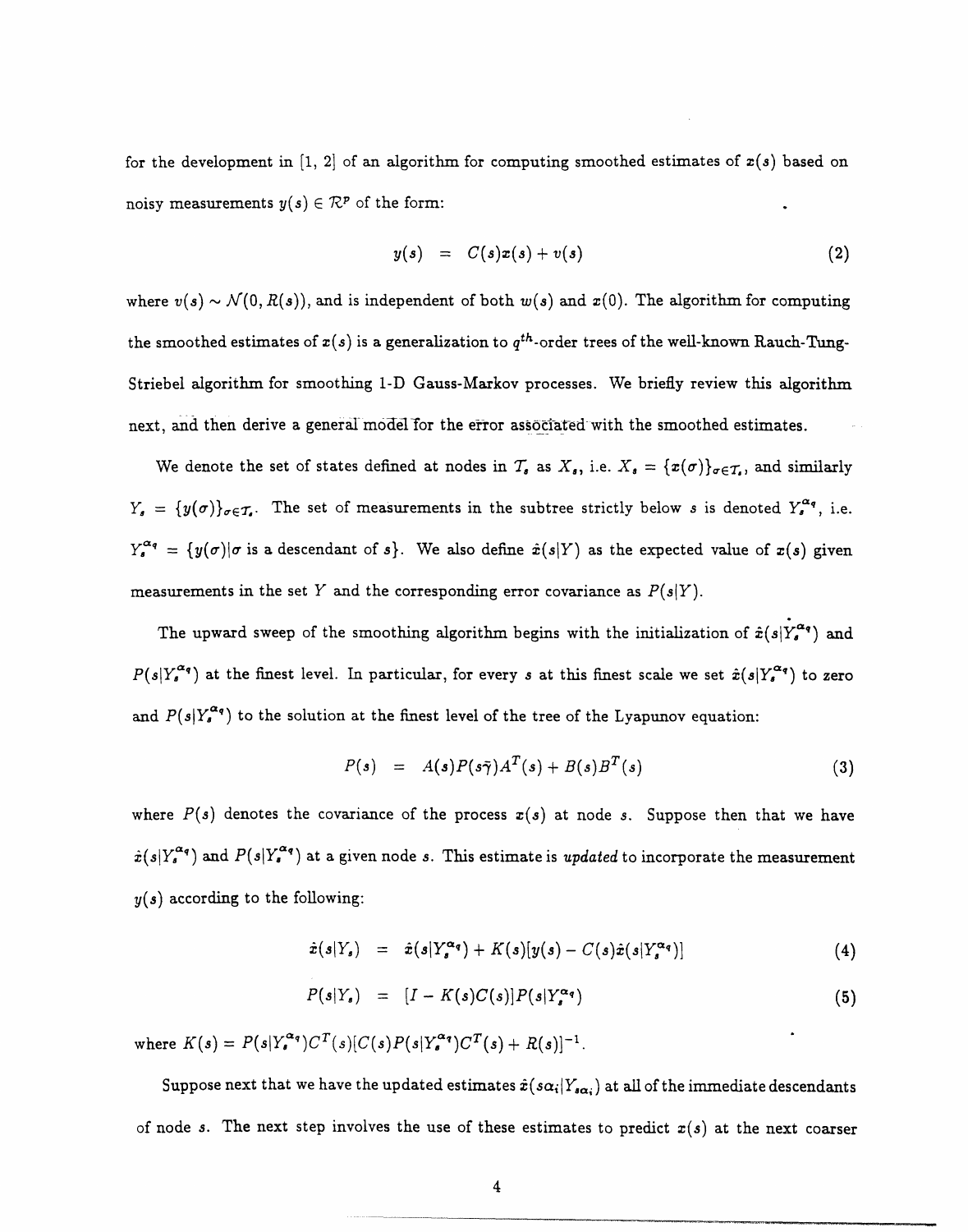scale, i.e. to compute  $\hat{x}(s|Y_{s\alpha_i})$ . Using the following *upward* model for the multiscale process [1, 2]:

$$
x(s\tilde{\gamma}) = F(s)x(s) + \bar{w}(s) \qquad (6)
$$

with the measurement equation again given by (2), and where  $F(s) = P(s\overline{\gamma})A^T(s)P(s)^{-1}$  and  $E[\bar{w}(s)\bar{w}^T(s)] = P(s\bar{\gamma}) - P(s\bar{\gamma})A^T(s)P(s)^{-1}A(s)P(s\bar{\gamma}) \equiv Q(s)$ , we compute the fine-to-coarse *predicted* estimates:

$$
\hat{x}(s|Y_{s\alpha_i}) = F(s\alpha_i)\hat{x}(s\alpha_i|Y_{s\alpha_i}) \qquad (7)
$$

$$
P(s|Y_{s\alpha_i}) = F(s\alpha_i)P(s\alpha_i|Y_{s\alpha_i})F^T(s\alpha_i) + Q(s\alpha_i) \qquad (8)
$$

The estimates  $\hat{\mathbf{z}}(s|Y_{s\alpha_i}), i = 1, \cdots, q$  are then *merged* to obtain

$$
\hat{x}(s|Y_s^{\alpha_q}) = P(s|Y_s^{\alpha_q}) \sum_{i=1}^q P^{-1}(s|Y_{s\alpha_i})\hat{x}(s|Y_{s\alpha_i})
$$
\n(9)

$$
P(s|Y_s^{\alpha_q}) = [(1-q)P(s)^{-1} + \sum_{i=1}^q P^{-1}(s|Y_{s\alpha_i})]^{-1}
$$
 (10)

The recursion proceeds up the tree until one obtains the smoothed estimate of the root node,  $\hat{\bm{x}}(0|Y_0)$ . This estimate initializes a *downward sweep* in which  $\hat{\bm{x}}(s|Y_0)$  is computed according to

$$
\hat{\boldsymbol{x}}(s|Y_0) = \hat{\boldsymbol{x}}(s|Y_s) + J(s)[\hat{\boldsymbol{x}}(s\tilde{\boldsymbol{\gamma}}|Y_0) - \hat{\boldsymbol{x}}(s\tilde{\boldsymbol{\gamma}}|Y_s)] \qquad (11)
$$

$$
P(s|Y_0) = P(s|Y_s) + J(s)[P(s\overline{\gamma}|Y_0) - P(s\overline{\gamma}|Y_s)]J^T(s)
$$
\n(12)

$$
J(s) = P(s|Y_s)F^T(s)P^{-1}(s\overline{\gamma}|Y_s)
$$
\n(13)

Note that (12) characterizes the smoothing error covariance at any given lattice site *s,* but does not provide information about the correlation structure of the error process. The goal in the next section is to provide a multiscale model for the smoothing error process, i.e. to show that the error satisfies a recursion of the form  $(1)$ , and to calculate the associated model parameters. This then provides the complete statistical characterization of the smoothing error that we seek.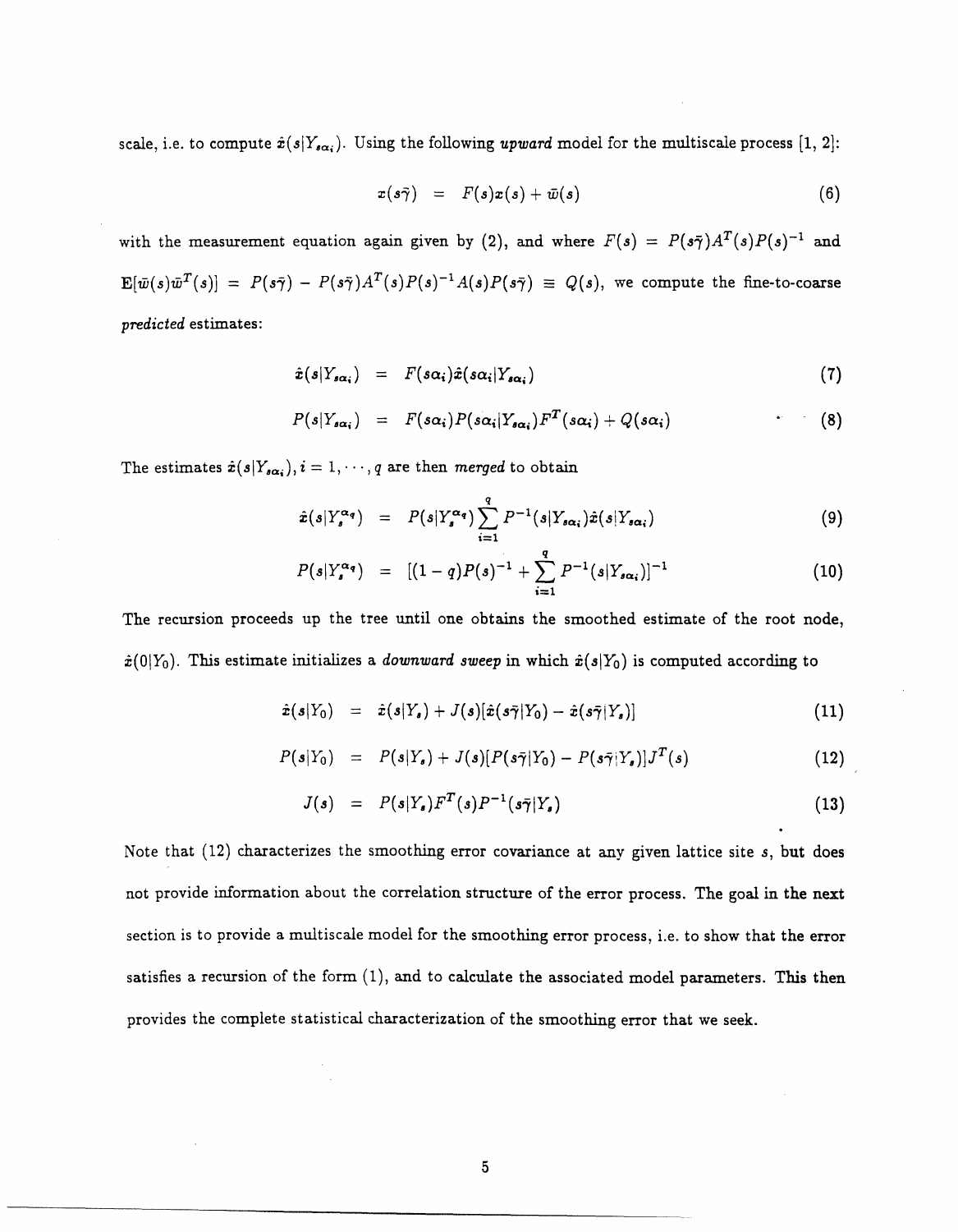### **3 Multiscale Smoothing Error Models**

Given two nodes s and  $\sigma \in \mathcal{T}_{s}^{c}$  on the tree, we can always represent  $x(\sigma)$  in terms of  $x(s\bar{\gamma})$  and an additive noise term  $\varphi_{\sigma,\mathbf{s}\bar{\gamma}}$ :

$$
x(\sigma) = \Phi_{\sigma, s\bar{\gamma}} x(s\bar{\gamma}) + \varphi_{\sigma, s\bar{\gamma}} \qquad (14)
$$

by tracing a path from  $\sigma$  to  $s\bar{\gamma}$  and using the upward dynamics (6) and downward dynamics (1) to eliminate state variables along the way. The state transition matrix  $\Phi_{\sigma,\bullet\tilde\gamma}$  is a function of the upward and downward prediction matrices A and F along the path, whereas  $\varphi_{\sigma,\mathfrak{s}\bar{\gamma}}$  is a linear function of the upward and downward driving noises w and  $\bar{w}$ . For instance, the state  $x(s\alpha_i)$  at the *i<sup>th</sup>* offspring of s can be written in terms of the state  $x(s\alpha_j)$  at the  $j^{th}$  offspring as:

$$
x(s\alpha_i) = [A(s\alpha_i)F(s\alpha_j)]x(s\alpha_j) + [A(s\alpha_i)\bar{w}(s\alpha_j) + B(s\alpha_i)w(s\alpha_i)] \qquad (15)
$$

By construction,  $\varphi_{\sigma,\sigma\bar{\gamma}}$  is independent of the set of states  $x(s\bar{\gamma})\cup X_s$ , as well as the corresponding set of measurements  $y(s\bar{\gamma}) \cup Y_s$ . This implies that  $\hat{x}(\sigma|Y_s) = \Phi_{\sigma, s\bar{\gamma}}\hat{x}(s\bar{\gamma}|Y_s)$  which, using (14), implies that:

$$
\tilde{x}(\sigma|Y_s) = \Phi_{\sigma, s\bar{\gamma}}\tilde{x}(s\bar{\gamma}|Y_s) + \varphi_{\sigma, s\bar{\gamma}} \qquad (16)
$$

where we have defined the error in  $\hat{x}(s|Y)$  as  $\tilde{x}(s|Y) \equiv x(s) - \hat{x}(s|Y)$ . As a result, we see that  $\tilde{x}(s|Y_s)$  has the following Markov property:

$$
\mathbf{E}\{\tilde{x}(s|Y_{s})|\tilde{x}(\sigma|Y_{s}),\sigma\in\mathcal{T}_{s}^{c}\} = \mathbf{E}\{\tilde{x}(s|Y_{s})|\tilde{x}(s\bar{\gamma}|Y_{s}),\{\varphi_{\varsigma,s\bar{\gamma}},\varsigma\in\mathcal{T}_{s}^{c}\}\}
$$
\n
$$
= \mathbf{E}\{\tilde{x}(s|Y_{s})|\tilde{x}(s\bar{\gamma}|Y_{s})\} + \mathbf{E}\{\tilde{x}(s|Y_{s})|\{\varphi_{\varsigma,s\bar{\gamma}},\varsigma\in\mathcal{T}_{s}^{c}\}\}
$$
\n
$$
= \mathbf{E}\{\tilde{x}(s|Y_{s})|\tilde{x}(s\bar{\gamma}|Y_{s})\}
$$
\n(17)

The first equality in (17) follows from (16), the second from the orthogonality of  $\varphi_{\sigma,s\bar{\gamma}}$  to  $x(s\bar{\gamma})$  and  $Y_s$ , and the last from the orthogonality of  $\varphi_{\sigma,s\bar{\tau}}$  to  $x(s)$  and  $Y_s$ . Now, using the upward dynamics (6), the upward sweep prediction equation (7) and standard linear least squares formulae we can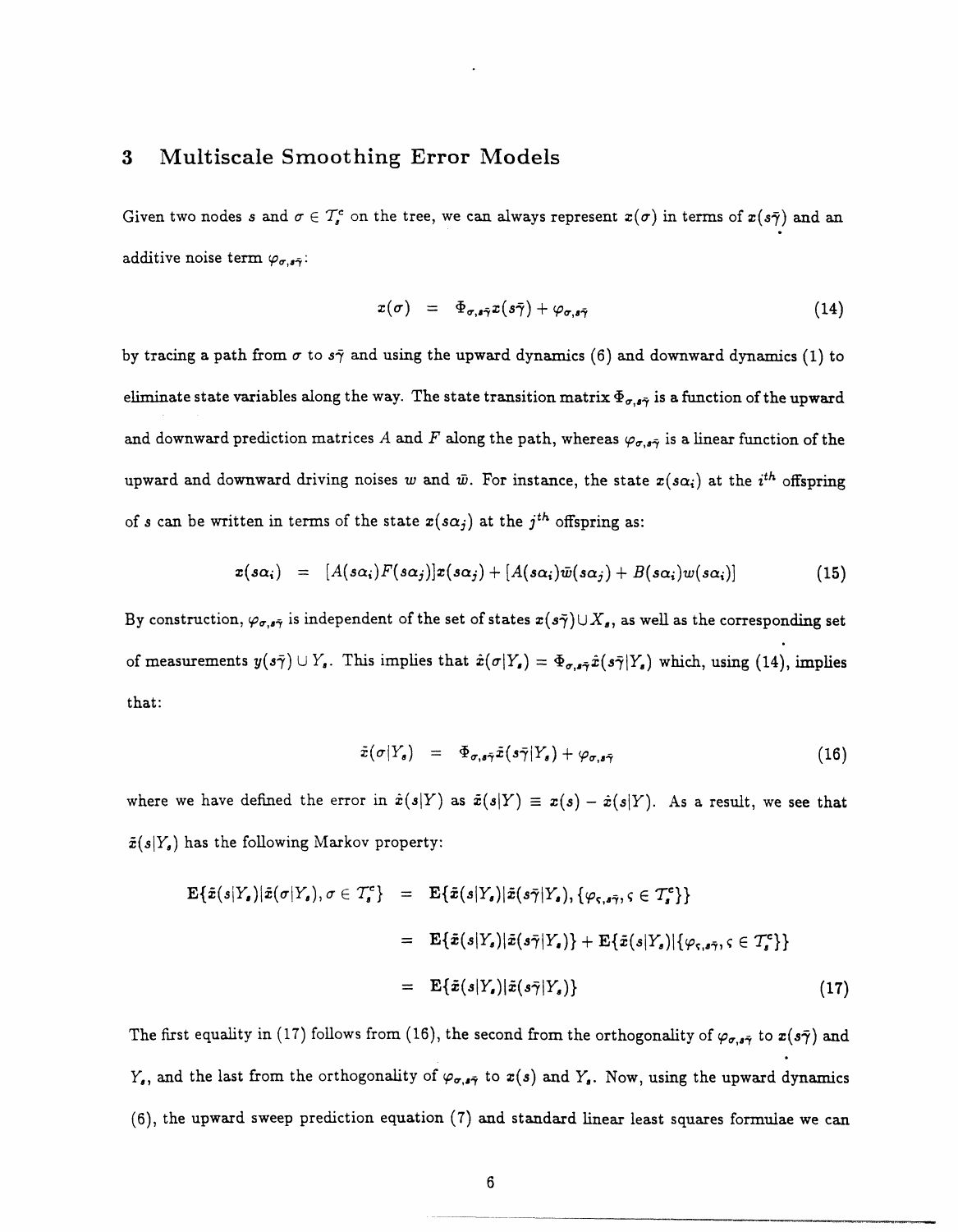write:

$$
\tilde{x}(s|Y_s) = J(s)\tilde{x}(s\bar{\gamma}|Y_s) + \tilde{w}(s) \qquad (18)
$$

where  $J(s)$  is given by (13) and where, from (17),  $\tilde{w}(s)$  is *independent* of  $\{\tilde{x}(\sigma|s)\}_{\sigma\in\mathcal{T}_{s}^{c}}$ , and has covariance:

$$
P(s|Y_s) - P(s|Y_s)F^T(s)P^{-1}(s\bar{\pmb{\gamma}}|Y_s)F(s)P(s|Y_s)
$$
\n(19)

Next, note that the independence of  $\tilde{w}(s)$  and  $\{\tilde{x}(\sigma|Y_s)\}_{\sigma \in \mathcal{T}_{s}}$  implies that  $\tilde{w}(s)$  is also independent of the *residual* information about  $x(s)$  which is contained in the set of all available measurements  $Y_0$ , but *not* contained in  $Y_s$ . In particular, at each node in  $T_s^c$  a residual component  $\nu_s(\sigma)$  which is orthogonal to the measurements in the set  $Y_s$  can be defined as:

$$
\nu_s(\sigma) = y(\sigma) - \mathbf{E}\{y(\sigma)|Y_s\}
$$
  
=  $C(\sigma)\tilde{x}(\sigma|Y_s) + v(\sigma)$  (20)

Denoting  $\nu_s \equiv {\nu_s(\sigma)}_{\sigma \in \mathcal{T}_s^c}$ , it is clear that span  $Y_0 = \text{span} \{Y_s, \nu_s\}$ , that  $\nu_s \perp Y_s$  and that  $\nu_s \perp$  $\check{w}(s)$ . Taking the expected value of both sides of (18) conditioned on  $\nu_s$ , we obtain:

$$
\mathbf{E}\{\tilde{x}(s|Y_s)|\nu_s\} = J(s)\mathbf{E}\{\tilde{x}(s\tilde{\gamma}|Y_s)|\nu_s\}
$$
 (21)

Finally, noting that

$$
\hat{x}(s|Y_0) = \hat{x}(s|Y_s) + \mathbf{E}\{\tilde{x}(s|Y_s)|\nu_s\} \tag{22}
$$

and then subtracting (21) from (18) results in:

$$
\tilde{x}(s|Y_0) = J(s)\tilde{x}(s\bar{\gamma}|Y_0) + \tilde{w}(s) \qquad (23)
$$

which is a multiscale model for the smoothing error of precisely the same form as (1).

This model is, of course, consistent with the error covariance computation in (12). In particular, using the Lyapunov equation for (23) we obtain:

$$
P(s|Y_0) = J(s)P(s\bar{\gamma}|Y_0)J^T(s) + P(s|Y_s) - P(s|Y_s)F^T(s)P^{-1}(s\bar{\gamma}|Y_s)F(s)P(s|Y_s)
$$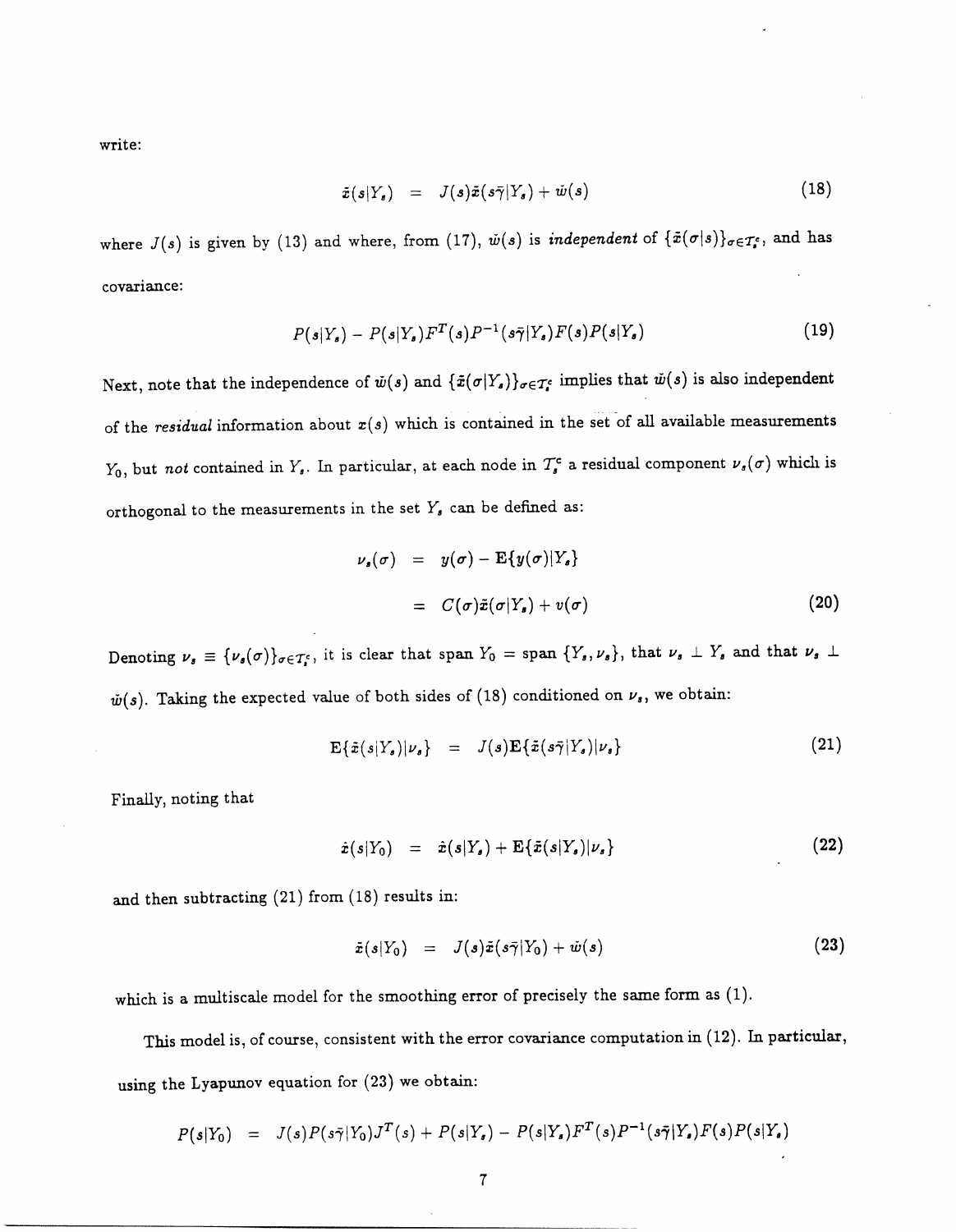$$
= P(s|Y_s) + J(s)[P(s\bar{\gamma}|Y_0) - P(s\bar{\gamma}|Y_s)]J^T(s)
$$
\n(24)

In addition, on first-order trees, the model (1) reduces to a standard Gauss-Markov model, and hence (23) generalizes to  $q^{th}$ -order trees the corresponding 1-D time-series result. The derivation here is related to, but is in fact substantially simpler than, the derivation based on backwards prediction error models in [8].

a provincia de la maggiordad del

 $\sim$   $\sim$   $\sim$ 

 $\sim 10^{-1}$  .

 $\bar{z}_i$  is an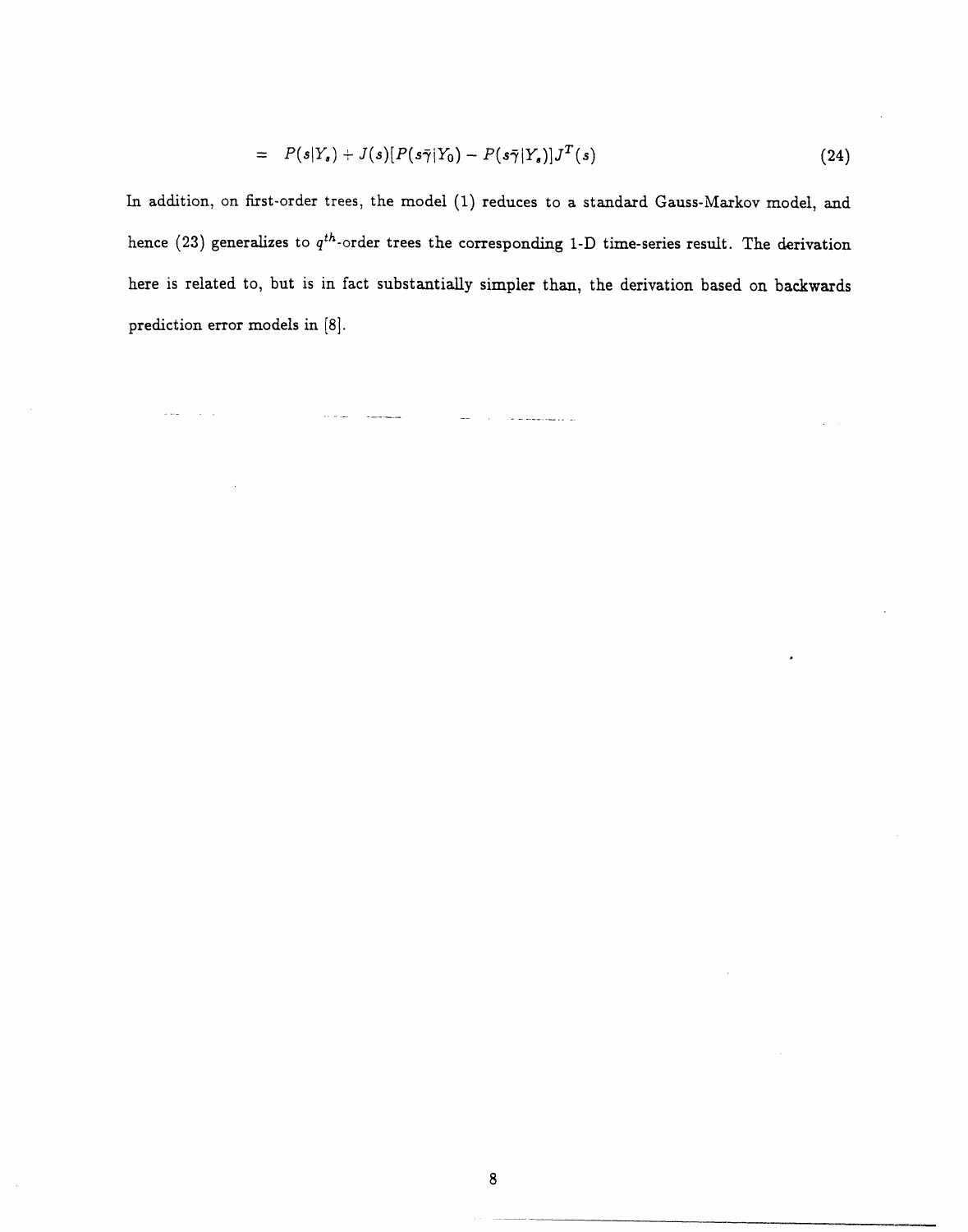## **References**

- [1] K. Chou, A. Willsky, A. Benveniste, and M. Basseville, "Recursive and iterative estimation algorithms for multiresolution stochastic processes," in *Proceedings of the 28th IEEE Conference on Decision and Control,* (Tampa, FL), pp. 1184-1189, December 1989.
- [2] K. Chou, A. Willsky, and A. Benveniste, "Multiscale recursive estimation, data fusion and regularization," Tech. Rep. LIDS-P-2085, Massachusetts Institute of Technology, Laboratory for Information and Decision Systems, 1991. To appear in *IEEE Transactions on AUitomatic Control,* April 1994.
- [3] M. Luettgen, W. Karl, A. Willsky, and R. Tenney, "Multiscale representation: of Markov random fields," Tech. Rep. LIDS-P-2130, Massachusetts Institute of Technology, Laboratory for Information and Decision Systems, 1992. To appear in *IEEE Transactions on Signal Prccessing,* December 1993.
- [4] M. Luettgen, W. Karl, and A. Willsky, "Efficient multiscale regularization with applications to the computation of optical flow," Tech. Rep. LIDS-P-2115, Massachusetts Institute of Technology, Laboratory for Information and Decision Systems, 1992. To appear in *IEEE Transactions on Image Processing,* January 1994.
- [5] M. Luettgen and A. Willsky, "Likelihood calculation for a class of multiscale stochastic models, with applications to texture discrimination," Tech. Rep. LIDS-P-2186, Massachusetts Institute of Technology, Laboratory for Information and Decision Systems, 1993. Submitted to *IEEE Transactions on Image Processing.*
- [6] M. Luettgen and A. Willsky, "Likelihood calculation for a class of multiscale stochastic models," in Proceedings of the 32nd IEEE Conference on Decision and Control, (San Antonio,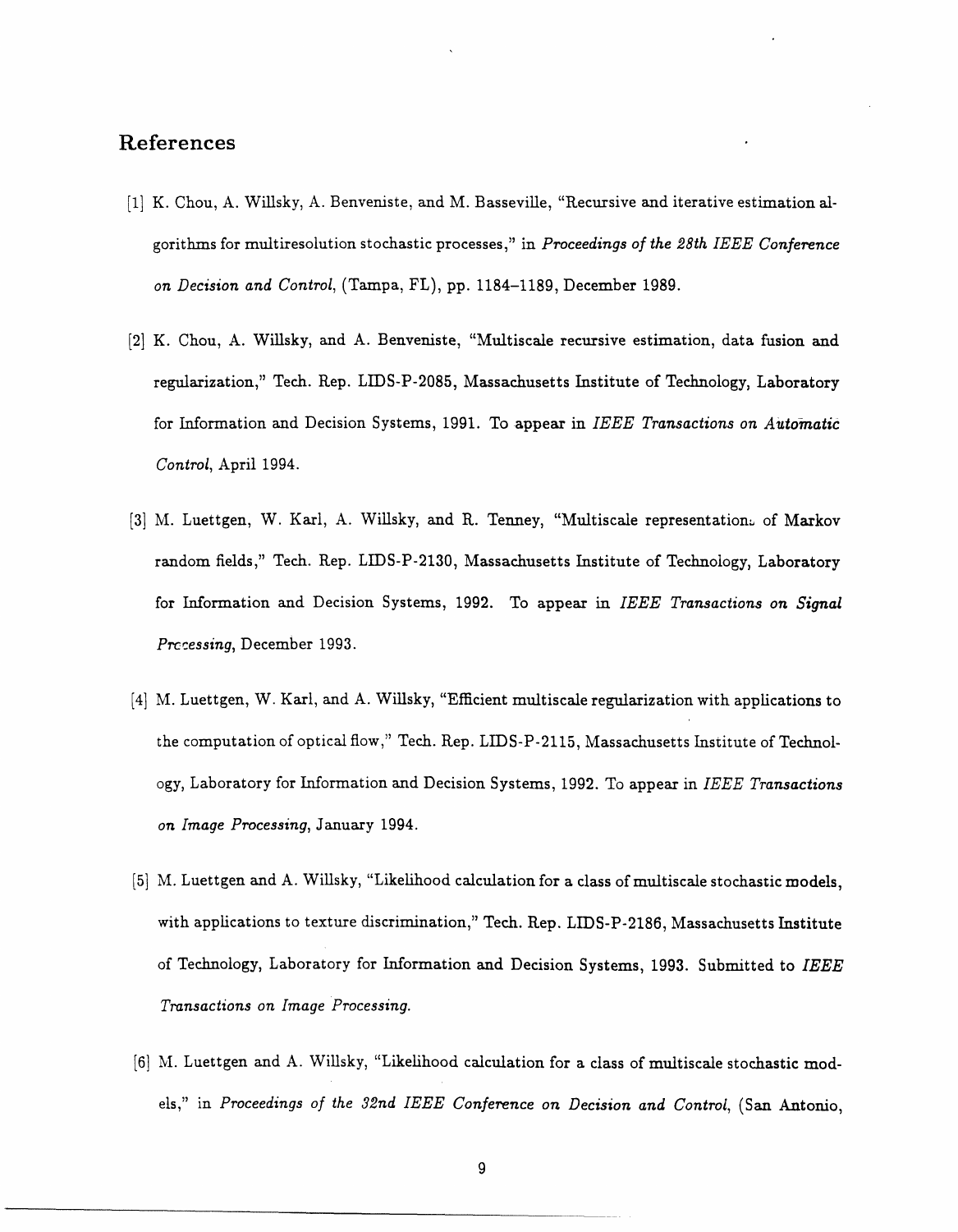TX), December 1993. To appear.

- [7] M. Bello, A. Willsky, B. Levy, and D. Castanon, "Smoothing error dynamics and their use in the solution of smoothing and mapping problems," *IEEE Transactions on Information Theory,* vol. 32, pp. 483-495, 1986.
- [8] M. Bello, A. Willsky, and B. Levy, "Construction and applications of discrete-time smoothing error models," *International Journal of Control,* vol. 50, pp. 203-223, 1989.
- [9] P. Fieguth, W. Karl, and A. Willsky, "Multiresolution statistical estimation of North Pacific ocean height from Topax/Poseiden satellite altimetry," in *Proceedings of the 1994 SPIE Conference on Neural and Stochastic Methods in Image and Signal Processing, (San Diego, CA),* July 1994. To appear.
- [10] F. Badawi, A. Lindquist, and M. Pavon, "A stochastic realization approach to the smoothing problem," *IEEE Transactions on Automatic Control,* vol. 24, pp. 878-887, 1979.
- [11] R. Ackner and T. Kailath, "Discrete-time complementary models and smoothing," *International Journal of Control,* vol. 49, pp. 1665-1682, 1989.
- [12] B. Levy, R. Frezza, and A. Krener, "Modeling and estimation of discrete time Gaussian reciprocal processes," *IEEE Transactions on Automatic Control,* vol. 35, pp. 1013-1023, 1990.
- [13] B. Levy, "Non-causal estimation for Markov random fields," in *Proceedings of the Interna*tional Symposium MTNS-89, Vol. 1: Realization and Modeling in System Theory, (Basel), Birkhauser-Verlag, 1990.